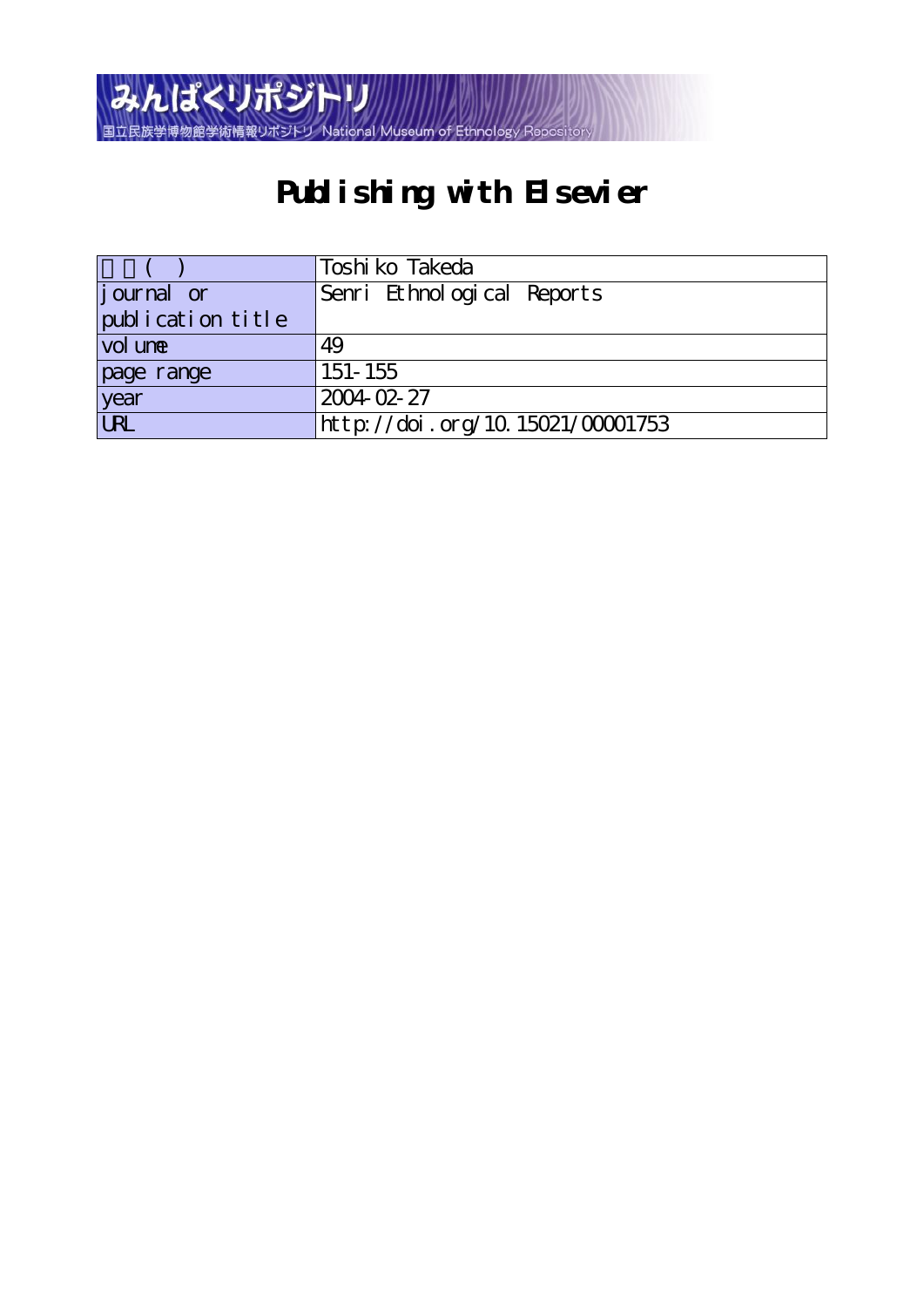# Publishing with Elsevier

# Toshiko Takeda

Elsevier Japan, Tokyo

エルゼビアにおける出版活動

あいし エストライト 武 耳ルゼビア・ジャパン株式会社、東京

# Abstract

This article outlines briefly how Elsevier, a large scientific publisher has been committing itself to electronic publishing and services. The publications of E豆sevier are so specialized that the publisher itself is rarely involved in translating and editing papers. For non-native English authors in Japan, Elsevier Japan can help them develop the English text of their paper by introducing them to the professional language services. As a publisher we aim to provide authors with more speedy, efficient, and reliable publishing procedures in the electronic environment.

本稿は、学術出版社であるElsevierが、その規模の大きさをもって、いかに電子出版とその関連のサービ スに取り組んでいるかについての概要を簡単にまとめたものである。Elsevierの出版物は専門性が高いた め、出版社自身が論文の翻訳や論文校閲に関わることはほとんどない。しかし、英語を母語としない日本 に住む著者たちが、英語論文の推敲を必要とすれば、エルゼビア・ジャパンはいくつかの専門の英文校閲 サービス機関を執筆者に紹介している。出版社としてElsevierは、より迅速で、効率的で、信頼のおける 電子出版を研究者に提供することを目指している。

### Elsevier – The Biggest Publisher and Its Full-text Database

Elsevier is a part of the Anglo-Dutch company publishing group Reed-Elsevier, which has 37,000 employees working world-wide. We are the biggest publisher in the fields of science, technology and medicine. Since its commercial launch in 1999, we have been developing an on-line publishing platform "ScienceDirect" that includes 17,000 scientific journals. The volume of this full-text database is equivalent to four million full-text articles, as of today. With ScienceDirect, we publish 250,000 new articles in 2.5 million pages per year, and the service offers linking out to articles from over 120 other publishers. In this way the authors who write for an Elsevier journal are able to make their works visible to 10 million individuals in the world research community.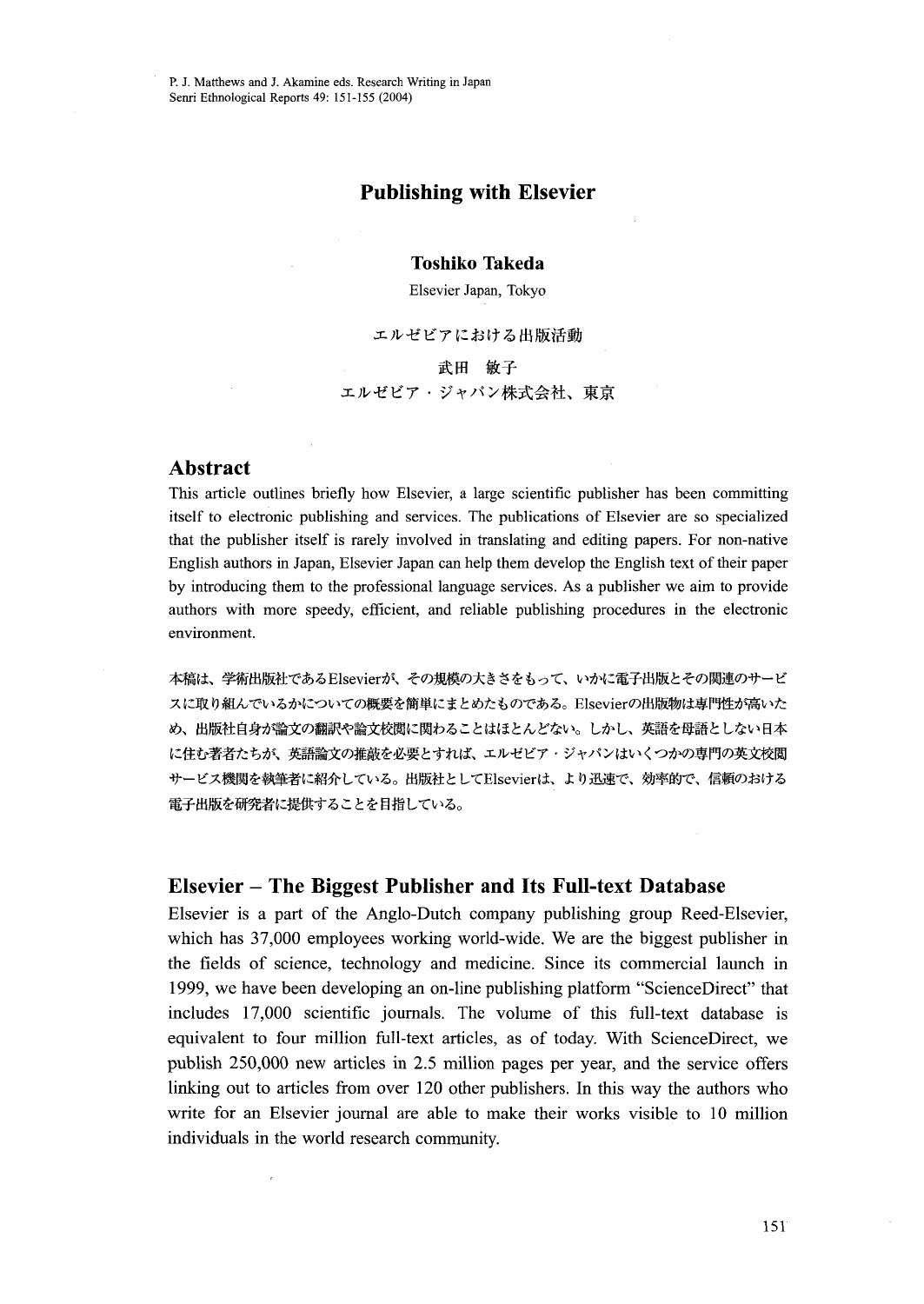Elsevier's specialized publications and changes in scientific communication Elsevier publishes a wide range of products that covers various fields including medicine, life science, chemistry, mathematics, computer science, physics, psychology and economics. There are not only on-line services such as ScienceDirect but printed books and journals. The book collection includes the English edition of a highly successfu1 textbook, Lehrbuch der Organischen Chemie (1930) by Paul Karrer, the Nobel Prize winner for Chemistry in 1937. (The translated English title is 0rganic Chemistry.) Stanley Prusiner won the 1997 Nobel Prize for Medicine for his work on prions and self-replicating proteins as a mechanism of disease transmission. His early work was published by Cell, an Elsevier journal with a high reputation in the life science. Such works are highly specialized and truly advanced. Our primary research publications are peer reviewed and independently edited by acknowledged experts in their fields. The communication among those researchers is extremely important for smooth paper flow. Along with a technical progress in publishing media, the procedures for scientific communication during submission and peer review process have changed. In order to assist and conform to the changes, Elsevier has set up a web site called "Author Gateway" for authors who submit a paper to our journals.

#### Author gateway  $-$  a web-based service for authors

The Author Gateway is Elsevier's main online service for authors. It is an integrated web site that allows authors to obtain the information and tools they need to speed up the publication process, and to stay informed of new journal content and books from Elsevier. The functions of the web site are as follows:

#### Information resources for submission

These include the 'Guide for Authors' for each journal. Each journal has its own rules and guidelines for preparing papers for submission. It also provides a list ofeditors and editorial board members and a 'Guide to Online Submission'. If an author needs to know what kind of research is published in the journal he or she is considering, the author can browsethetablesofcontentsandabstractsbylinkingouttothecorrespondingjournalpage on ScienceDirect. There are also general sections on copyright and artwork preparation.

### Online submission

This service does not currently cover all of Elsevier's journals, but Elsevier aims to make online submission available for as many titles as possible in future. Authors are able to instantly convert the original file of a submitted manuscript into a PDF file. Through this site, authors obtain feedback from the journal editor and learn whether the paper has been accepted or not. The online submission tool will be upgraded over time to provide more sophisticated functions.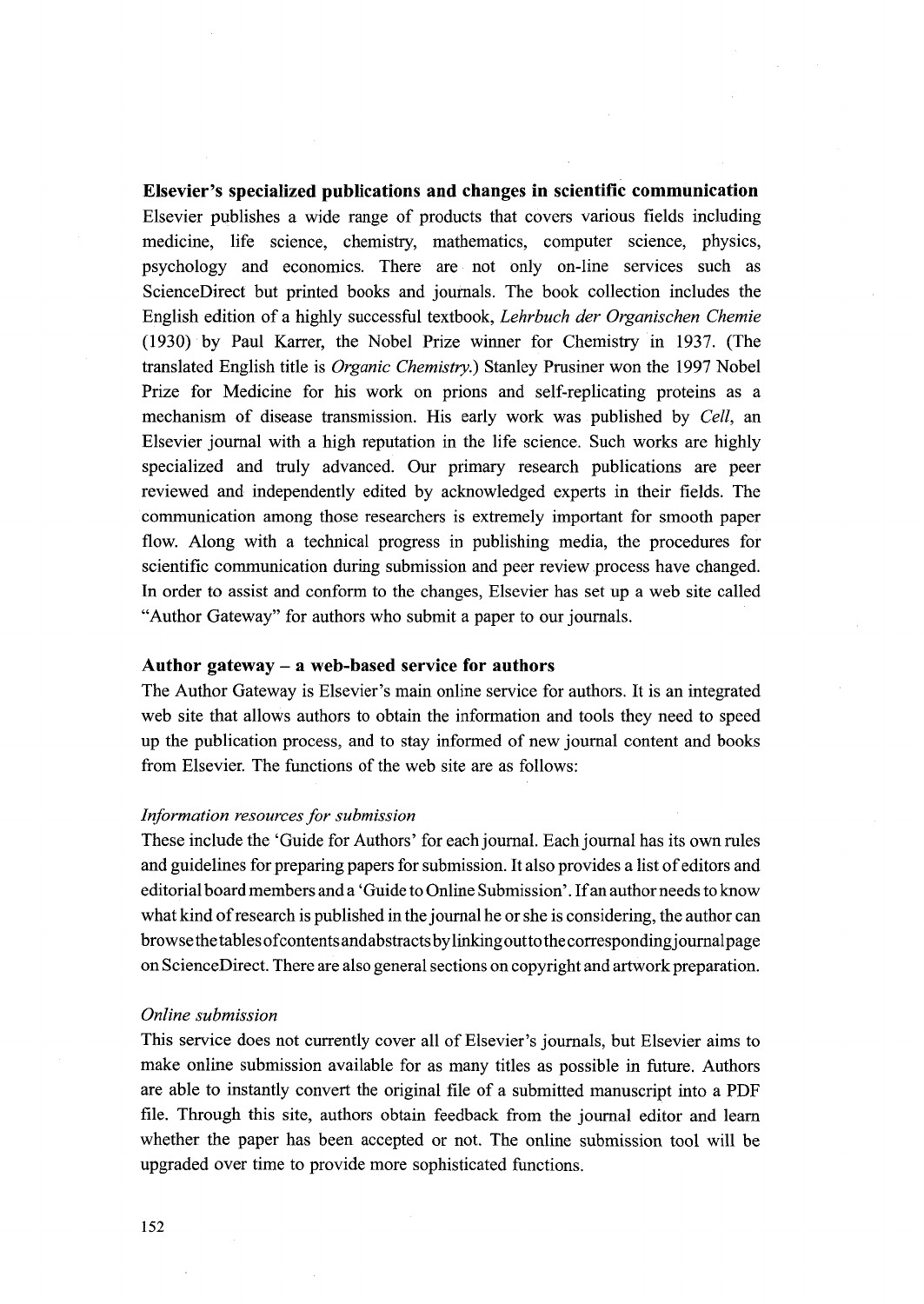#### Peer review process

Elsevier's journals require peer review after submission, as is common for scientific journals. The normal procedure is as follows:

- ' An author submits a paper to an editor or editorial office, which is located outside our company in most cases.
- ' Editor-in-chief assigns a number of reviewers who are specialists in the fields of the submitted paper.
- ' The reviewers' reports are sent to the editor-in-chie£
- ' The editor-in-chief decides on how to respond to the author. Three kinds of decision can be made:
	- accepted for publication
	- accepted with minor corrections
	- rejected
- ' The author is infbrmed about the decision.
- ' Any necessary revisions are made on the accepted paper.
- 'The complete manuscript of an accepted paper is sent to the `Login and Production Department' at Elsevier.

# Translating and editing scientific papers

We believe it is very difficult to translate or edit a paper that represents truly advanced seience. This is because it will contain new and'specialized findings that are often incomprehensible for most people. A paper may be readable for only a limited group of researchers in the world. Even for standard terminology and concepts, the translator or editor will require not only linguistic skills, but also in-depth knowledge ofa subject. Elsevier's policy is therefbre to leave the responsibility ofediting to the author and the editorial office of the relevant journal, that is, to experts on the subject.

#### Elsevier electronic services

Elsevier can offer various services to authors via the internet:

#### Submission tracking

Each accepted paper that arrives at Elsevier is registered in our tracking system and its status is available for the author to view online, using the Author Gateway. The information provided includes: general production status (that is: in preparation, in proof, issued), date of publication, reprints dispatch date, and citation information (issue, volume and page numbers).

#### Articles in press

The section 'Articles in Press' in ScienceDirect contains peer reviewed and accepted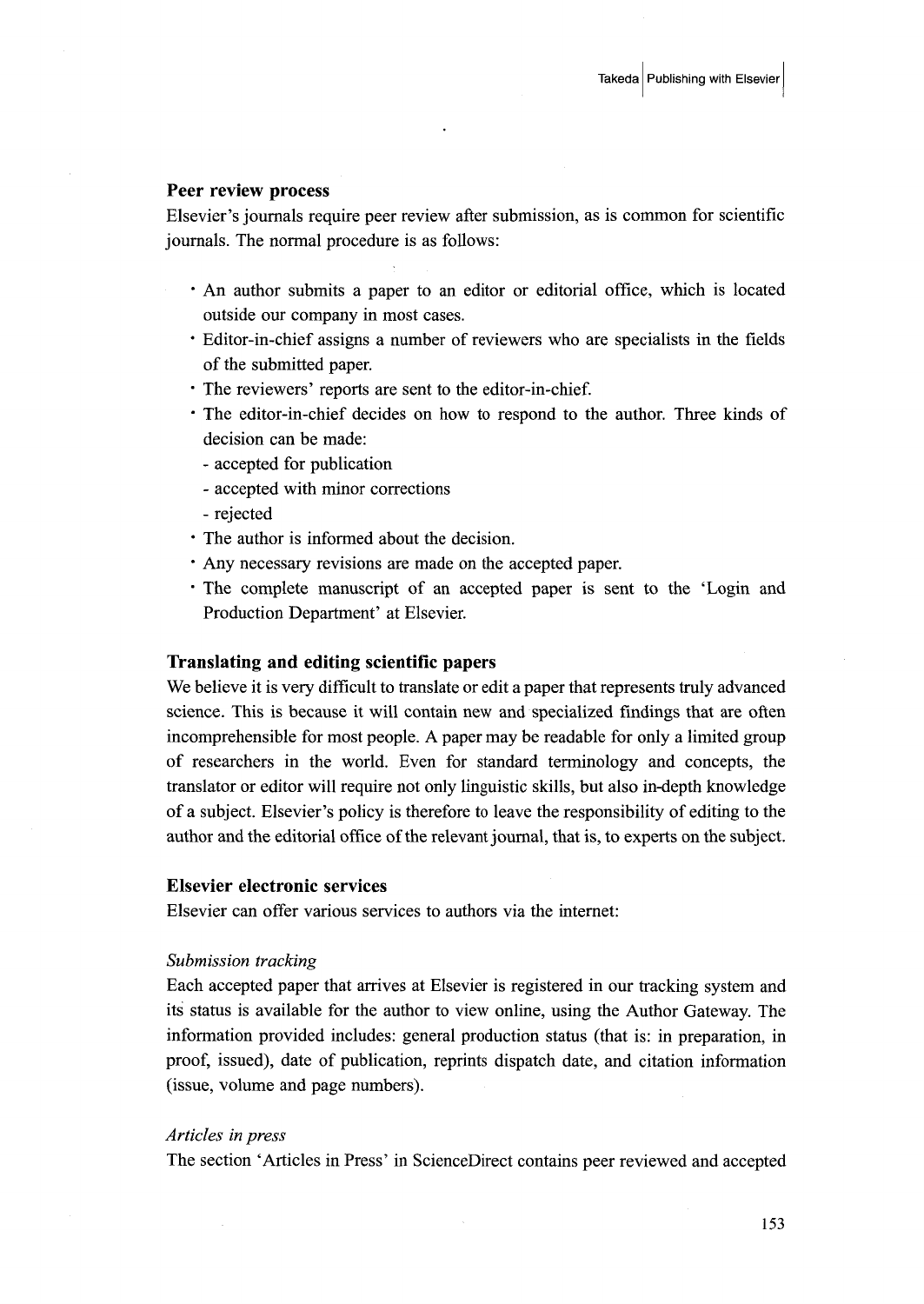articles to be published in each journal. At the time of publication the in press version is removed from this section and the final version appears in the actual journal issue. There are two types of articles in press: uncorrected proofs and corrected proofs. The formers are articles that are not yet finalized and will be corrected by the authors. The corrected proofs are articles containing the author's corrections. Readers can view proofs online to eajoy access to new research much more quickly.

#### Multimedia publication support

Research often produces unprintable multimedia components that previously could not be included in printed publications. Such items include sound files, audio files, complex images, large datasets, and computer programs. These are available on ScienceDirect. This gives authors more flexibility and more opportunity to express originality.

#### Alerts

Various alert services are offered by ScienceDirect and Author Gateway:

- to the author when published
- to the author when cited
- to the reader when an issue is on-line.

These alert services can greatly increase the efficiency of research activity.

#### Activities of Elsevier Japan

Contributions to Elsevier's journals by authors from Japan represent approximately 10% of the world total. This overall figure comes after the figures for Europe and the USA. Much depends on the particular field. In physics and materials science, Japanese authors are more visible than in other fields. Authors from Japan tend to prefer submitting work to a 'Letter' journal or a 'short communication'.

 The Editorial Department of Elsevier's Japan office was established twenty years ago. We provide a wide range of support activities in the course of submission to publication and serve as an intermediary between the author and our publishing/production unit. One of our important tasks is to maintain a list of selected editors and translators who offer professional English language services from both inside and outside Japan. Each service has its own pricing scheme and specialty, and this is noted in the list. We update the list by sending a questionnaire for feedback from authors making use of the services. Authors who wish to learn about one or more of the recommended language services should contact each service directly for a full description of the work offered, for prices and quotations, and to place orders and transfer manuscripts.